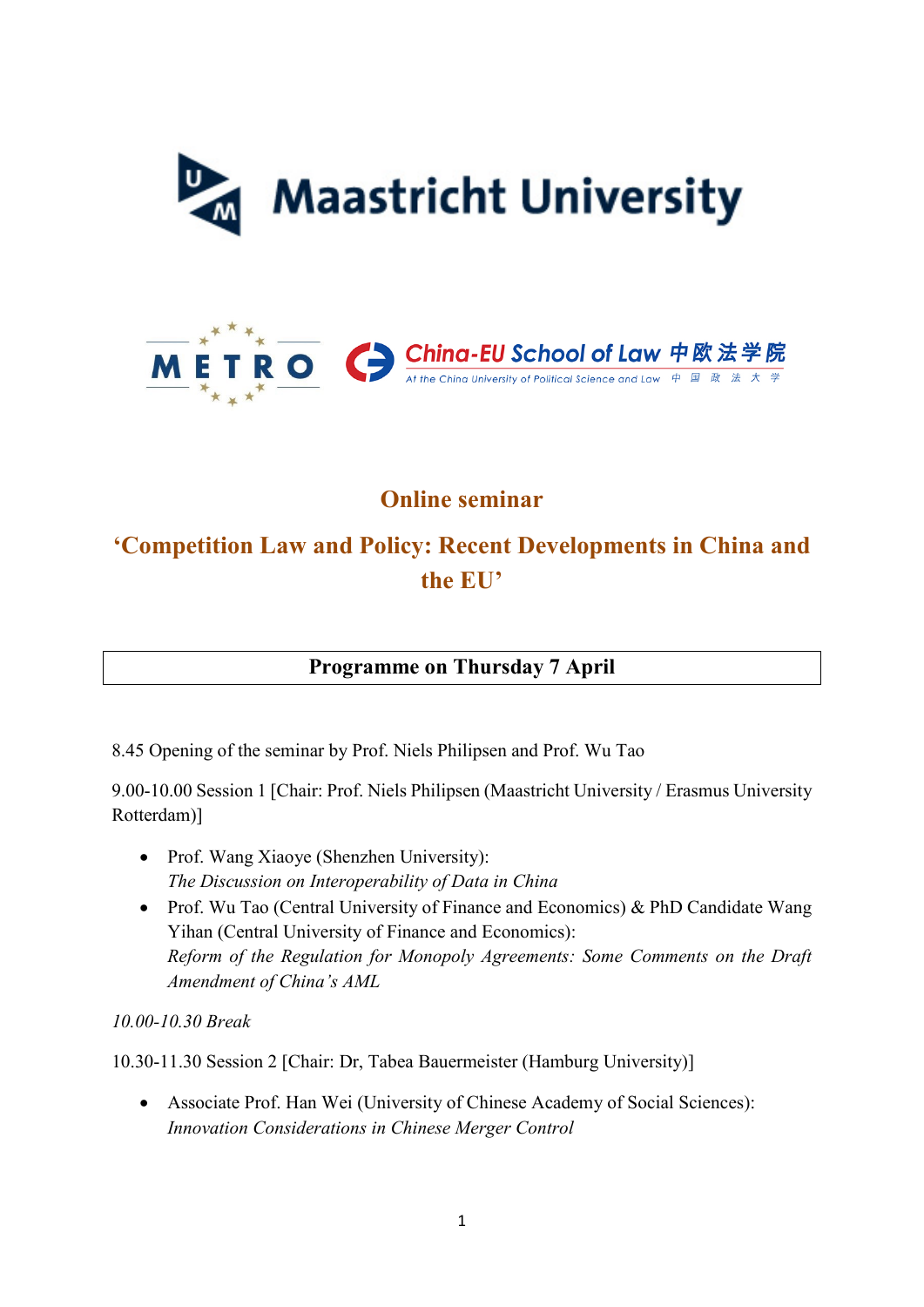• PhD Candidate Li Qian (Maastricht University / former CESL), Prof. Niels Philipsen (Maastricht University / Erasmus University Rotterdam) & Associate Prof. Caroline Cauffman (Maastricht University): *AI-Enabled Price Discrimination* 

### *11.30-12.00 Break*

12.00-13.00 Session 3 [Chair: Associate Prof. Caroline Cauffman (Maastricht University)]

- Dr. Hao Qian (China University of Political Science and Law): *The Security Review in China's FDI Screening System*
- Dr. Ai Huizi (Law Press China, former Maastricht University and CESL) & Prof. Niels Philipsen (Maastricht University / Erasmus University Rotterdam): *Public interest exemptions in merger control - Comparing China and Germany*

### **Programme on Friday 8 April**

9.00-10.00 Session 4 [Chair: Prof. Stefan Weishaar (University of Groningen)]

- Prof. Ye Weiping (Shenzhen University) and Dr. Cheng Shang (Shenzhen University): *Fiscal subsidies, Industry Promotion and Fair Competition Review in China*
- Prof. Franziska Weber (Erasmus University Rotterdam): *Towards Full Compensation in Private Enforcement: What About the Social Deadweight Loss?*

#### *10.00-10.30 Break*

10.30-11.30 Session 5 [Chair: Prof. Mel Marquis (Monash University)]

- Prof. Wang Yanchao and PhD researcher Wu Yushan (Central University of Finance and Economics): *Antitrust Law and Enterprise Management*
- PhD Candidate Wu Qian (Maastricht University / former CESL) & Prof. Niels Philipsen (Maastricht University / Erasmus University Rotterdam): *Tying by Statutory Dominant Firms under Differentiated (Stricter) Scrutiny? —Insights from Economic Theory and Competition Practice*

11.30-12.00 Break

12.00-13.00 Session 6 [Chair: Prof. Michael Faure (EUR / UM)]

- Dr. La Sen (Beijing Technology and Business University): *Classification and Grading of Data and its Implications for Chinese Competition Law*
- PhD Candidate Zheng Kena (Maastricht University) & Prof. Francis Snyder (Peking University): *The Use of Soft Law in Competition Law*

13.00-13.10 Closing of the seminar by Prof. Niels Philipsen